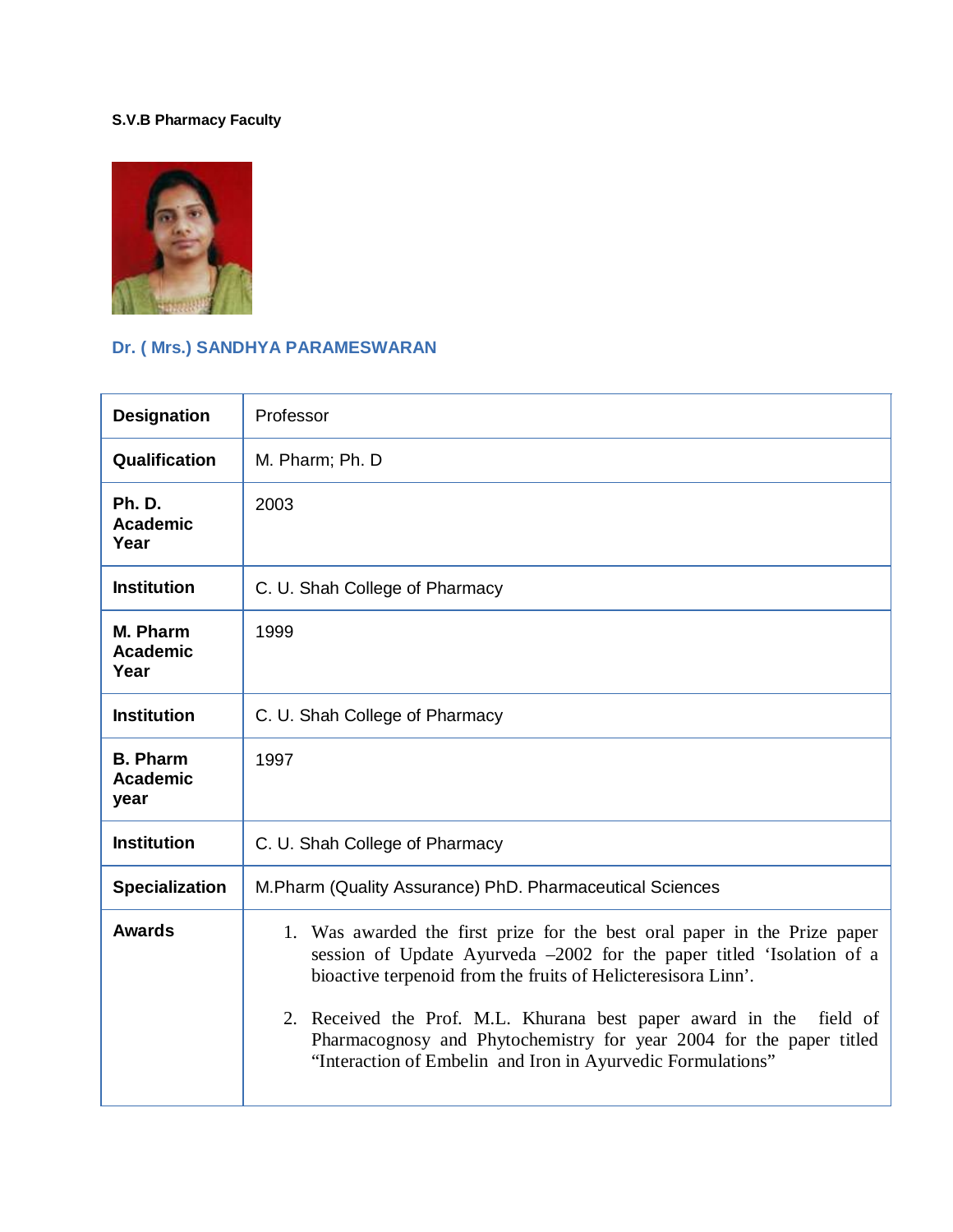|                     | 3. Received the best poster award for the paper titled Studies on the latex of<br>the indigenous medicinal plant Jatrophacurcas at the International<br>Symposium on Current Status and Opportunities in Aromatic and<br>Medicinal Plants, Lucknow, 21st-24th February 2010.<br>4. Received the best poster award for the paper titled "Study of alkaloidal"<br>extract of Jatrophacurcas Linn against oral pathogens" at International<br>Conference and Expo on Challenging and Emerging Dimensions in<br>Medicinal/Herbal Plants & Their Products: A Global Prospective from 26-<br>28 November, 2010 at Chennai, India.<br>5. Was the recipient of the best teacher's award from the NES/SVB group of<br>institution on their 48th Foundation day - 12th April 2011                                                                                                                                                                                                                                                                                                                                                                                                                                                                                                                                                                                                                                                                                                                                                                                                                                                                                                                                                                               |  |
|---------------------|-------------------------------------------------------------------------------------------------------------------------------------------------------------------------------------------------------------------------------------------------------------------------------------------------------------------------------------------------------------------------------------------------------------------------------------------------------------------------------------------------------------------------------------------------------------------------------------------------------------------------------------------------------------------------------------------------------------------------------------------------------------------------------------------------------------------------------------------------------------------------------------------------------------------------------------------------------------------------------------------------------------------------------------------------------------------------------------------------------------------------------------------------------------------------------------------------------------------------------------------------------------------------------------------------------------------------------------------------------------------------------------------------------------------------------------------------------------------------------------------------------------------------------------------------------------------------------------------------------------------------------------------------------------------------------------------------------------------------------------------------------|--|
| <b>Experience</b>   | 16 years of teaching experience. 4 years of research experience Guided 24<br><b>M.Pharm Students</b>                                                                                                                                                                                                                                                                                                                                                                                                                                                                                                                                                                                                                                                                                                                                                                                                                                                                                                                                                                                                                                                                                                                                                                                                                                                                                                                                                                                                                                                                                                                                                                                                                                                  |  |
| <b>Achievements</b> | Received a grant of Rs.50000 from the University of Mumbai for the project<br>1.<br>titled Validated Reverse Phase HPLC Method For Simultaneous<br>Determination And Quantification Of Antiepileptic Drugs<br>Recognised as a Research guide for Ph.D in Pharmacognosy by University<br>2.<br>of Mumbai in academic year 2016-17<br>Delivered a lecture on "Molecular markers in Standardisation of Herbal<br>3.<br>drugs" at a one day seminar on Recent Technological Advances in<br>Standardisation of Phytopharmaceuticals and Ayurvedic Medicine at VIVA<br>college of Pharmacy on 4 <sup>th</sup> February 2017<br>Was in receipt of Senior Research Fellowship awarded by All India Council<br>4.<br>of Technical Education (AICTE) for three years (2000-2003)<br>Received minor research grant of Rs. 30000from University of Mumbai<br>5.<br>Project Title -Phytopharmacology and formulation development of<br>Plumabagozeylanicalinn (academic year: 2015-16)<br>Received a grant of 14,000 from the University of Mumbai for the project<br>6.<br>titled " Isolation and Pharmacological studies on the alkaloids of<br>Jatrophacurcas Linn.<br>Received a grant of Rs. 15,000 from the University of Mumbai for the project<br>7.<br>titled "Evaluation of Plant drugs for their Antiobesity activity" in the year<br>2009-10.<br>8. Received a grant of Rs. 40,000 from the University of Mumbai for the project<br>titled "Phytochemical and Pharmacological investigation on the stems and<br>leaves of Jatrophacurcas Linn" in the year 2007-08.<br>9. Received a grant of Rs. 20,000 from the University of Mumbai for the project<br>titled Studies on some herbal drugs for their antiepileptic activity in the year<br>2005-06. |  |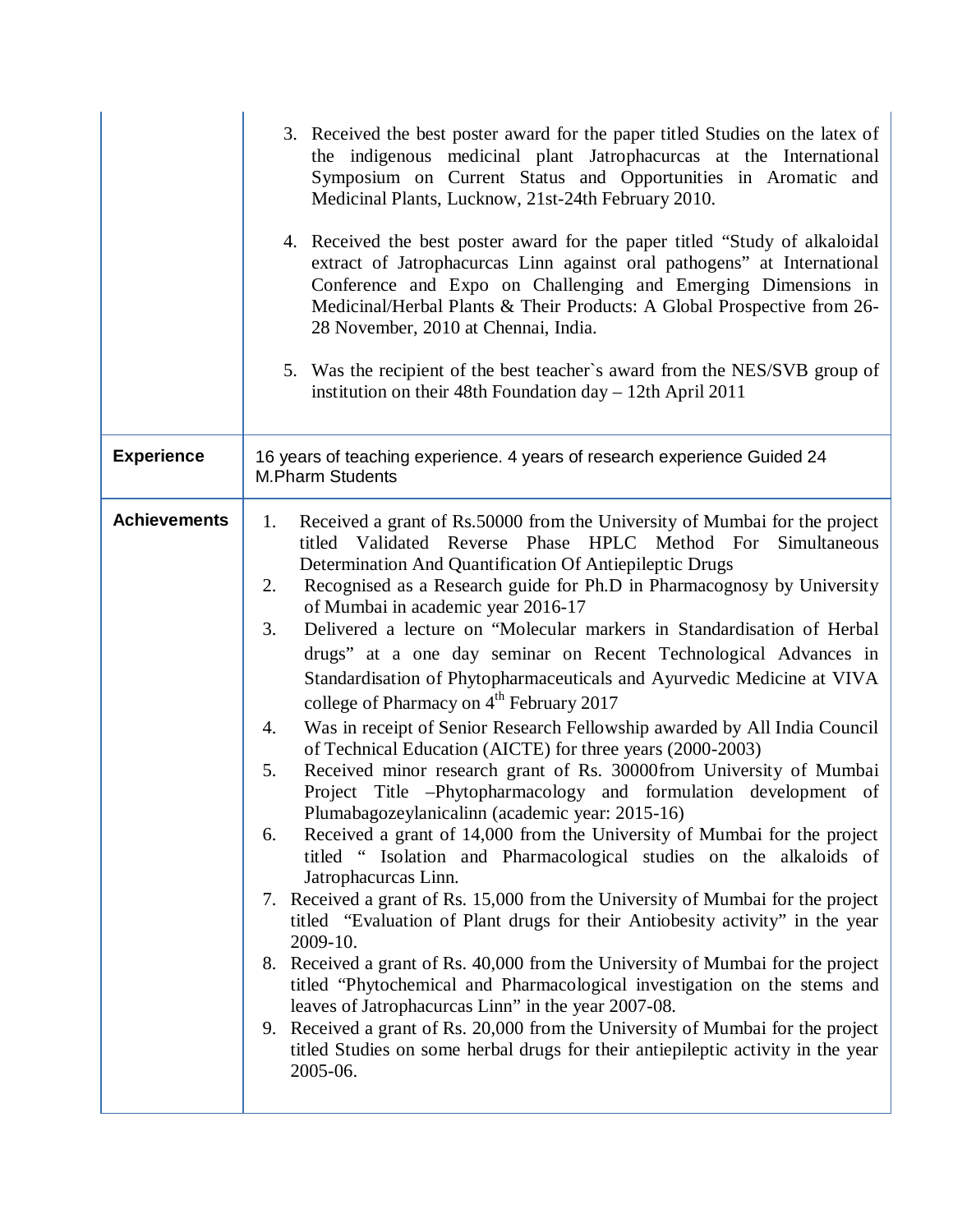| <b>M.Pharm</b><br><b>Projects</b><br><b>Guided</b> | July 2017- PoojaKole – Simultaneous analytical method Development and<br>1.<br>Validation of Antiepileptic Drugs<br>July 2017 - PrajaktaDhuri - Formulation Development and Evaluation of<br>2.<br>Intraoral Delivary system for Phytopharmaceuticals<br>July 2016- PriyankaNayak- Analytical Method Development and Validation<br>3.<br>of Polyherbal formulation<br>July 2016 – SnehalathaJadha - Ethosomal delivery<br>4.<br>system<br>of<br>phytopharmaceuticals<br>July 2016 – PalkarSayli -Stability Indicating Assay Method Development of<br>5.<br>Phytopharmaceuticals"<br>Feb 2014, DhanalNeha - Formulation Development and analytical studies on<br>6.<br>phytochemicals with antiacne activity<br>March 2014, SawantPradnya-Standardisation of Phytochemicals<br>7.<br>June 2013, KoreDiptiPhytopharmaceutical studies on indigenous plants with<br>8.<br>antioxidant activity<br>10. March 2013, Naidu Trupti - Phytopharmacological studies on Capsicum<br>anuum<br>11. March 2013, Bhosle- Shruti Studies on polyherbal formulation<br>12. December 2012 , Mane Asmita- Phytochemical studies on alkaloids of |
|----------------------------------------------------|-------------------------------------------------------------------------------------------------------------------------------------------------------------------------------------------------------------------------------------------------------------------------------------------------------------------------------------------------------------------------------------------------------------------------------------------------------------------------------------------------------------------------------------------------------------------------------------------------------------------------------------------------------------------------------------------------------------------------------------------------------------------------------------------------------------------------------------------------------------------------------------------------------------------------------------------------------------------------------------------------------------------------------------------------------------------------------------------------------------------------------|
|                                                    | Jatrophacurcas Linn<br>13. July 2012, KolteRenuParag - Studies on Curcuma longa, stabilization of<br>curcumin with metal ions and its pharmacological properties<br>14. March 2012, ShalakaVaibhavKoshti - Chromatographic analysis on<br>PolyherbalAyurvedic Formulation<br>15. March 2012, KumkuleOmkar - Studies on Garciniaindica<br>16. January 2012, Vishal Mhatre - Organogenisis and secondary metabolite<br>production from medicinal plants<br>17. March 2012, PingaleSujeet - Study of antiobesity drugs<br>18. December 2010, Snehal Rode - Standardisation of a herbal preparation using<br>modern analytical techniques<br>19. December 2010, ChaudhariChetan - Studies on alkaloids of Jatrophacurcas<br>Linn<br>20. December 2010, Dagade Bharat - Studies on artificial sweeteners from plant<br>source                                                                                                                                                                                                                                                                                                      |
|                                                    | 21. November 2010, NileshGaikar - Investigations on plant mucilages as<br>pharmaceutical aid<br>22. August 2010, Singh Nadkar Narayan-Preparation and Standardisation of<br>Herbal Patches for Dental Use<br>23. February 2010, More Pallavi - Phytchemical studies on the leaves and latex<br>of Jatrophacurcas Linn<br>24. February 2010, PriyankaChaudhari - Formulation and Evaluation of Herbal<br>gels with antidandruff properties<br>25. January 2010, BhujbalPallavi - Standardisation of an Ayurvedic formulation                                                                                                                                                                                                                                                                                                                                                                                                                                                                                                                                                                                                   |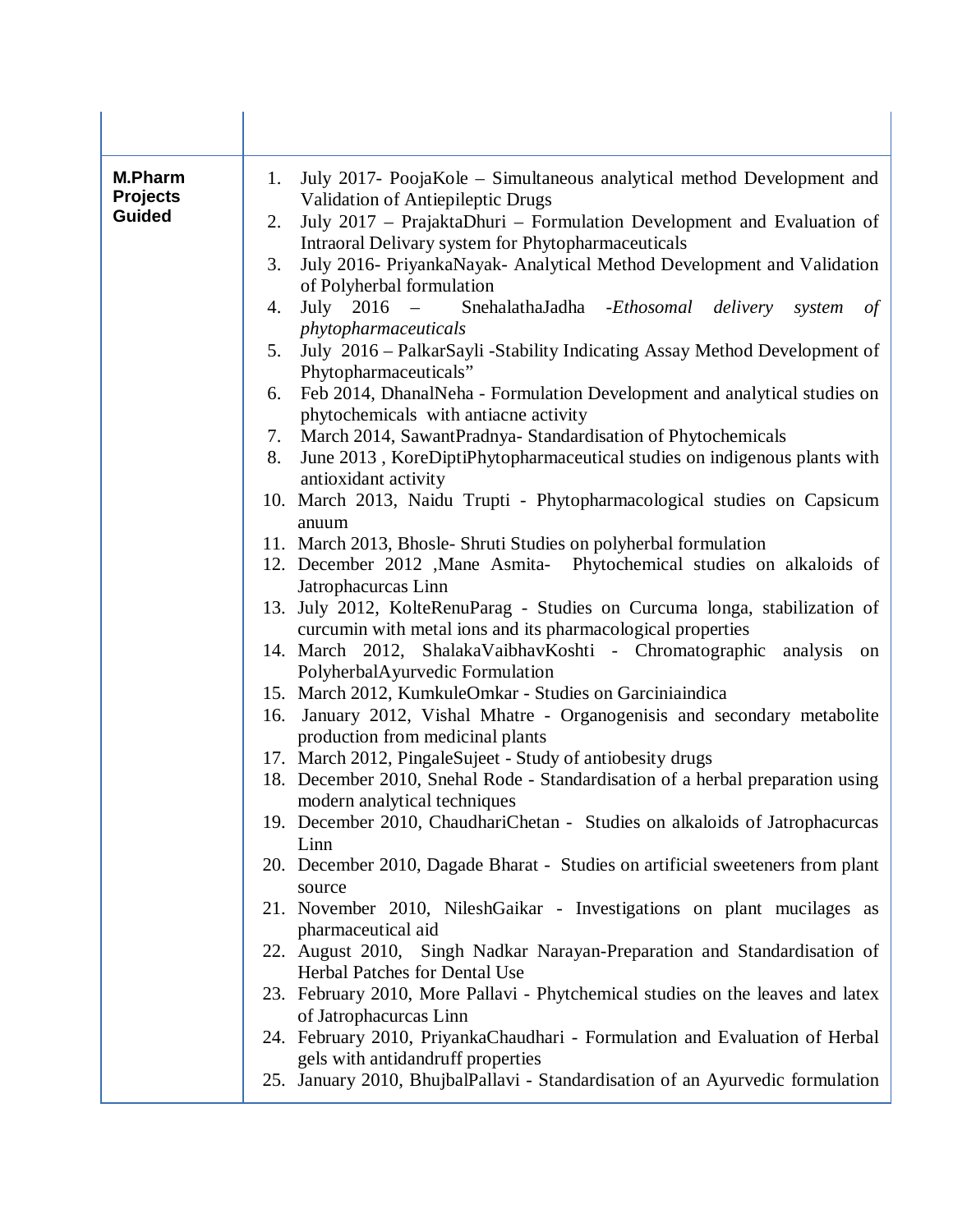|                                                   | Vidangarishta<br>26. December 2009, NileshYeole - Study of plant based mucilages as a<br>pharmaceutical excepient<br>27. December 2008, MandarNandan - Standardisation of an Ayurvedic<br>Formulation Sanjivanivati<br>28. November 2008, Vishal Jadhav -Phytochemicals and Pharmaceutical<br>Applications of Mimosa pudica Linn<br>29. Novemer 2008, Kale Mandar - Phytochemicals and Pharmaceutical<br>Applications of Jatrophacureas Linn<br>30. October 2008 ShalakaKadam - Plant tissue culture of some indigenous<br>medicinal plants |
|---------------------------------------------------|---------------------------------------------------------------------------------------------------------------------------------------------------------------------------------------------------------------------------------------------------------------------------------------------------------------------------------------------------------------------------------------------------------------------------------------------------------------------------------------------------------------------------------------------|
| Seminars /<br><b>Workshops</b><br><b>ATTENDED</b> | 1. National Convention on Current Trends in Herbal Drugs and Annual<br>Conference of Indian Society of Pharmacognosy organised by K.B.<br>Institute of Pharmaceutical Education and Research. Gujrat Jan-17-18,2003                                                                                                                                                                                                                                                                                                                         |
|                                                   | 2. Update Ayurveda -2002, Organised by T.N.M.C. & B.Y.L. Nair Ch.<br>Hospital Mumbai.29th Nov -1st Dec 2002                                                                                                                                                                                                                                                                                                                                                                                                                                 |
|                                                   | 3. World Ayurved Conference 2002, Organised by Swadeshi Science<br>Movement, Kochi, Kerla 1-4th Nov 2002."                                                                                                                                                                                                                                                                                                                                                                                                                                  |
|                                                   | International Ayurveda Conference, Chennai Jan-2000<br>4.                                                                                                                                                                                                                                                                                                                                                                                                                                                                                   |
|                                                   | 5. International Symposium on Current Status and Opportunities in Aromatic<br>and Medicinal Plants, Lucknow, 21st-24th February 2010                                                                                                                                                                                                                                                                                                                                                                                                        |
|                                                   | 6. International Conference and Expo on Challenging and Emerging<br>Dimensions in Medicinal/Herbal Plants & Their Products: A Global<br>Prospective 26-28 November, 2010 at Chennai, India.                                                                                                                                                                                                                                                                                                                                                 |
|                                                   | 7. Two days seminars on "NMR and Correlation spectroscopy" held on 4th<br>and 5th Feb. 2011, organized by SaraswathiVidhyaBhavan's college of<br>pharmacy, Dombivli.                                                                                                                                                                                                                                                                                                                                                                        |
|                                                   | 8. CSIR Sponsored National Seminar on "Targeted Therapies in Cancer -<br>Recent Advances" organized by SaraswathiVidyaBhavan's College Of<br>Pharmacy, Dombivli. (Jan 2013)                                                                                                                                                                                                                                                                                                                                                                 |
|                                                   | 9. CSIR Sponsored Two days National workshop on "Research Methodology:<br>research"<br>towards<br>systemic<br>approach<br>organized<br>by<br>an<br>SaraswathiVidyaBhavan's College Of Pharmacy, Dombivli. (Jan 2014)                                                                                                                                                                                                                                                                                                                        |
|                                                   | 10. 2 <sup>nd</sup> International Congress of Society for Ethnopharmacology, Nagpur, Feb                                                                                                                                                                                                                                                                                                                                                                                                                                                    |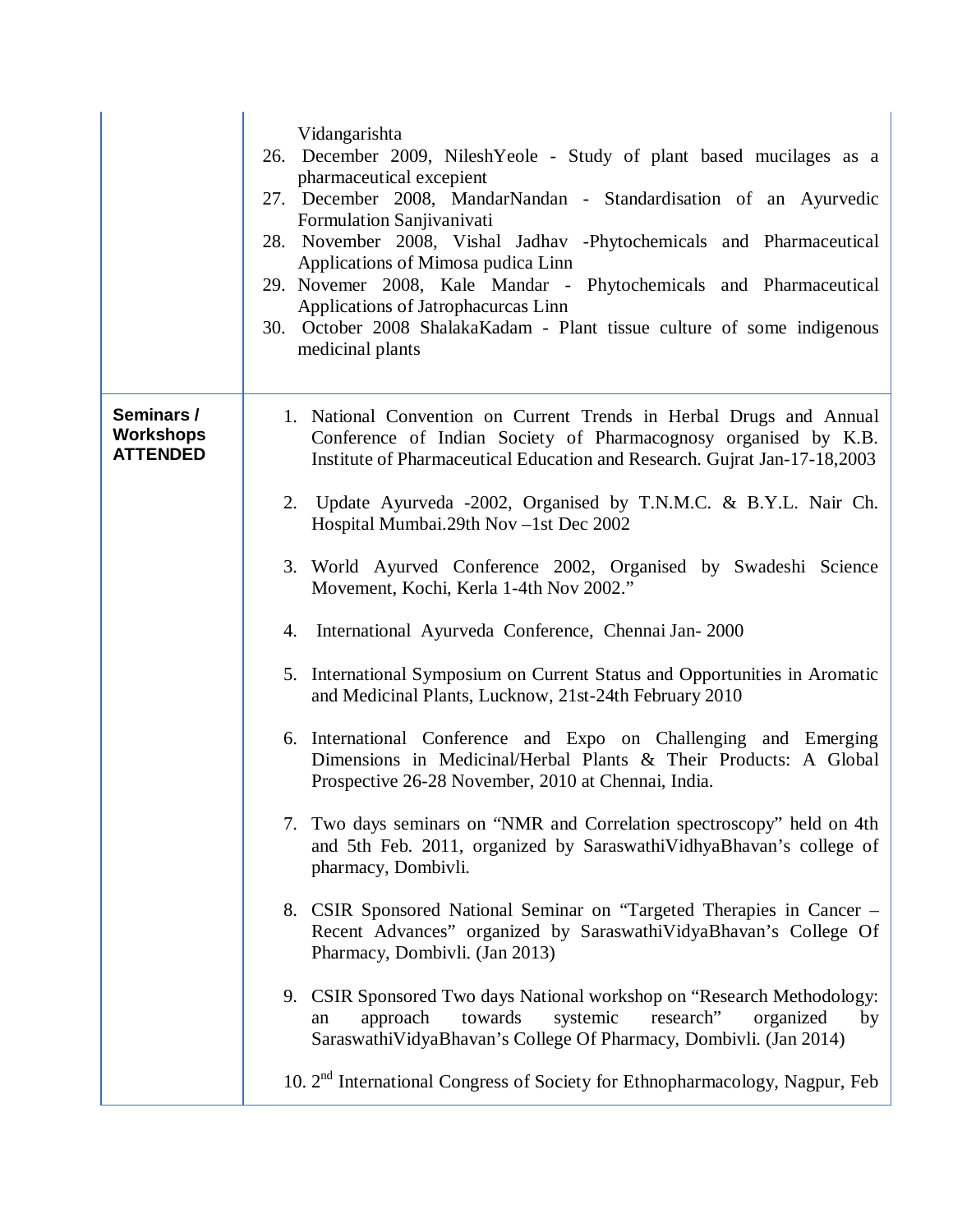|                                   | 20-22, 2015.                                                                                                                                                                                                                                                                                                                                                      |
|-----------------------------------|-------------------------------------------------------------------------------------------------------------------------------------------------------------------------------------------------------------------------------------------------------------------------------------------------------------------------------------------------------------------|
|                                   | 11. Attended one day seminar on 'New Vistas in Medicinal Chemistry' held on<br>27thFebruary 2015 at S.V.Bs College of Pharmacy, Dombivli.                                                                                                                                                                                                                         |
|                                   | 12. Attended one day seminar on "Formulation, Development and Overview"<br>organized by SaraswathiVidyaBhavan's College Of Pharmacy, Dombivli<br>on $21st$ august 2015.                                                                                                                                                                                           |
|                                   | 13. Attended orientation meet for F.Y. B.pharmPharmacognosy CBCS syllabus<br>on December 5 <sup>th</sup> 2016 at SVB college of Pharmacy                                                                                                                                                                                                                          |
|                                   | 14. Attended a session on "Know the Knack of Writing Research Grants" held<br>at VES College of Pharmacy on 13 <sup>th</sup> September 2017                                                                                                                                                                                                                       |
|                                   | 15. Is a member of the syllabus committee for the subject Pharmacognosy and<br>electives related to Natural Products . Conducted a syllabus committee<br>meeting at SVB college of Pharmacy for the preparation of Third and Final<br>Year B.Pharm syllabus as per CBCS on 24 <sup>th</sup> Nov 2017                                                              |
|                                   | 16. Attended and presented paper at XXII international congress Phytopharm<br>2018 on 25-27 <sup>th</sup> June 2018 at Horden Switzerland                                                                                                                                                                                                                         |
|                                   | 17. Conducted and attended the syllabus committee for Nutraceuticals at MET<br>college of Pharmacy on July 19 <sup>th</sup> 2018                                                                                                                                                                                                                                  |
| <b>PAPERS</b><br><b>PRESENTED</b> | <b>Comparison of Supercritical Fluid Extraction and Solvent Extraction</b><br>1.<br>on fruits of H.isora Linn"<br>Sandhya P, Grampurohit N.D. National Convention on Current Trends in Herbal<br>Drugs and Annual Conference of Indian Society of Pharmacognosy<br>organised by K.B. Institute of Pharmaceutical Education and Research.<br>Gujrat Jan-17-18,2003 |
|                                   | 2.<br>Isolation and Characterization of a Bioactive Terpene from the fruits<br>of H.isora Linn.<br>Sandhya P, Grampurohit N.D. Update Ayurveda -2002, Organised by T.N.M.C. &<br>B.Y.L. Nair Ch. Hospital Mumbai.29th Nov -1st Dec 2002                                                                                                                           |
|                                   | 3.<br>Bioactivity Guided Fractionation & Phytochemical Investigation on<br>fruits of Helictersisora Linn.<br>Sandhya P, Grampurohit N.D. World Ayurved Conference 2002, Organised by<br>Swadeshi Science Movement, Kochi, Kerla 1-4th Nov 2002."                                                                                                                  |
|                                   | Stability Studies of Ayurvedic Formulation containing Vidang and<br>4.<br>LohaBhasma.                                                                                                                                                                                                                                                                             |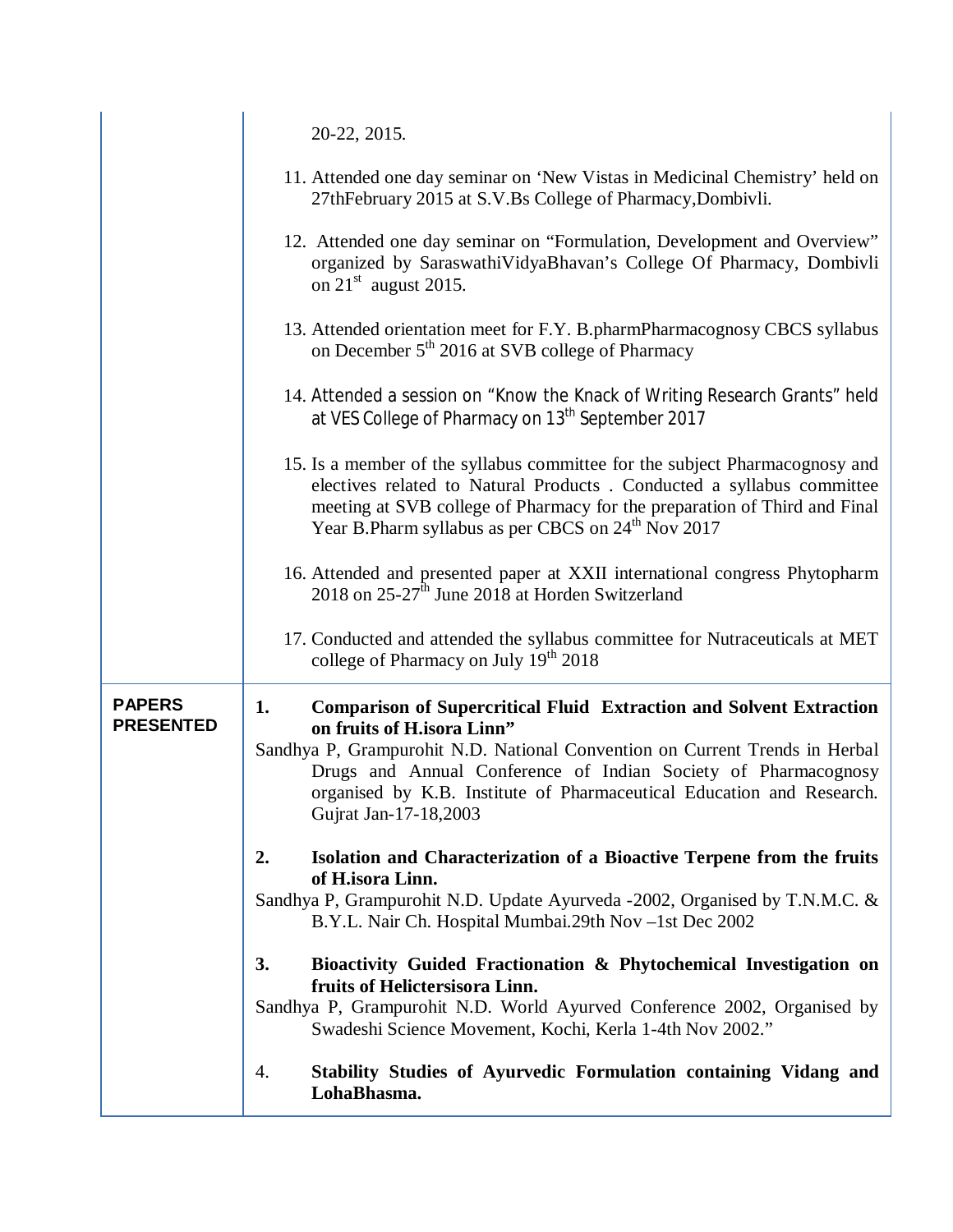Sandhya P, Grampurohit N.D. International Ayurveda Conference, Chennai Jan- 2000

# **5. Microscopical studies and Standardisation of Tannins in Sanjivanivati**

Nandan M, Sandhya P. Indian Pharmaceutical Conference- Varanasi December 2007

#### **6. Secondary metabolite production and organogenesis from Adhatodavasika**

Kadam S, Sandhya P International Seminar on Medicinal Plants and Herbal Products. Organised by Department of Botany, Sri Venkateshwar University, Tirupathi and A.P. Medicinal and aromatic plant board 7-9th march 2008

## **7. Standardisation of Vasaka and Glycyrrhiza in Ayurvedic remedies**

Kadam S, Sandhya P International Conference in new developments in drug discovery from natural products and traditional medicine . Organised by Department of Natural Products, NIPER, Chandigarh 16-20thNov 2008

#### **8. Study of anticariogenic properties of roots of** *Mimosa pudica* **Linn.**

Jadhav V., Sandhya International Conference in new developments in drug discovery from natural products and traditional medicine . Organised by Department of Natural Products, NIPER, Chandigarh 16-20thNov 2008

## **9. Chromatographic analysis of Vidangarishta**

Pallavi B., Sandhya International Symposium on Current Status and Opportunities in Aromatic and Medicinal Plants, Lucknow, 21st-24th February 2010

## **10. Screening and Evaluation of traditional medicine for antidandruff activity**

Priyanka C., Sandhya P International Symposium on Current Status and Opportunities in Aromatic and Medicinal Plants, Lucknow, 21st-24th February 2010

#### **11. Studies on the latex of the indigenous medicinal plant** *Jatrophacurcas*

Pallavi M., Sandhya P. International Symposium on Current Status and Opportunities in Aromatic and Medicinal Plants, Lucknow, 21st-24th February 2010

#### *12.* **Studies on the mucilage of** *Pedalium murex.*

Nilesh Y., Sandhya P International Symposium on Current Status and Opportunities in Aromatic and Medicinal Plants, Lucknow, 21st-24th February 2010

**13. Herbal sweeteners : A boon for diabetic patients**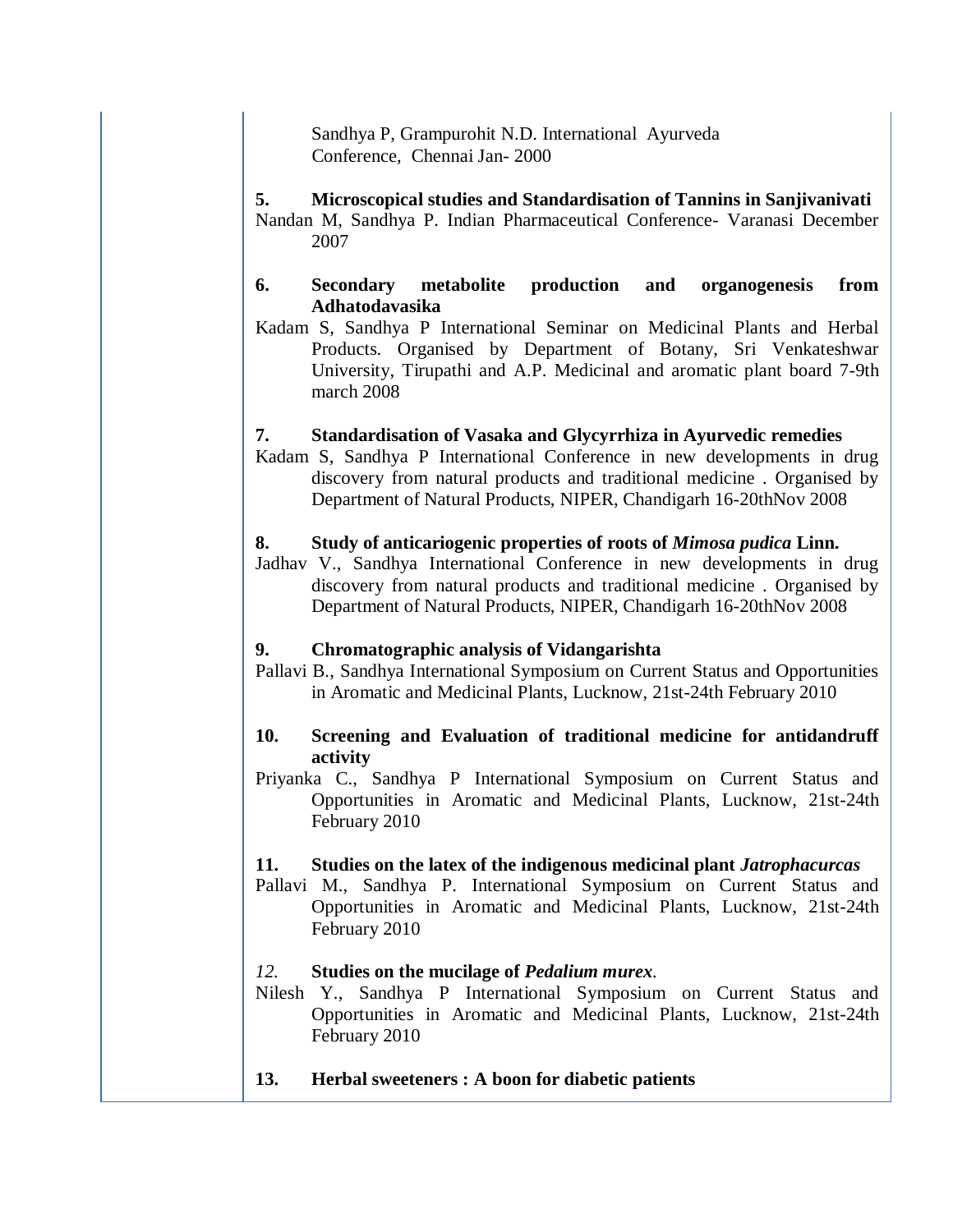D. Bharat, R. Snehal, G. Nilesh and P. Sandhya International Conference and Expo on Challenging and Emerging Dimensions in Medicinal/Herbal Plants & Their Products: A Global Prospective 26-28 November, 2010 at Chennai, India.

#### 14. **Study of alkaloidal extract of** *Jatrophacurcas* **Linn against oral pathogens**

C. Chetan\*, P. Sandhya, S. Lalit and NileshG.International Conference and Expo on Challenging and Emerging Dimensions in Medicinal/Herbal Plants & Their Products: A Global Prospective 26-28 November, 2010 at Chennai, India

#### **15. Studies on mucilage of** *Aeglemarmelos*

 G. Nilesh\*, P. Sandhya, D. Bharat and C. Chetan International Conference and Expo on Challenging and Emerging Dimensions in Medicinal/Herbal Plants & Their Products: A Global Prospective 26-28 November, 2010 at Chennai, India

## **16. Chromatographic analysis of EladiGutika an ayurvedicpolyherbal formulation**

 R. Snehal, B. Pallavi, D. Bharat and P. Sandhya International Conference and Expo on Challenging and Emerging Dimensions in Medicinal/Herbal Plants & Their Products: A Global Prospective 26-28 November, 2010 at Chennai, India

#### *17.* **Antiobesity effects of galls of** *Quercusinfectoria*

PingaleSujeet and P. Sandhya International Conference on Current trends in Medicinal Plant research, Pune 10-12 Jan. 2012

#### **18. Plant tissue culture and secondary metabolite development from**  *Cinnamomtamala***Nees**

 Vishal Mhatre and Sandhya P International Conference on Current trends in Medicinal Plant research, Pune 10-12 Jan. 2012

# 19. **Utility of** *Jatrophacurcas* **as wound healing and antiulcer agent**.

Asmita mane and Sandhya P 5th International conference on medicinal plants & herbal products Manipal college of pharmaceutical sciences Manipal university, Manipal 25th – 27th January, 2013

#### 20. **Enhancement of curcumin activity by complexation with ferrous ion .** GaikarNilesh, KolteRenu and Sandhya P 16th National Convention of Society of Pharmacognosy and International Symposium on Herbal and Traditional Medicine 9th to 11th March, 2012 at Saurashtra University, Rajkot,Gujarat – India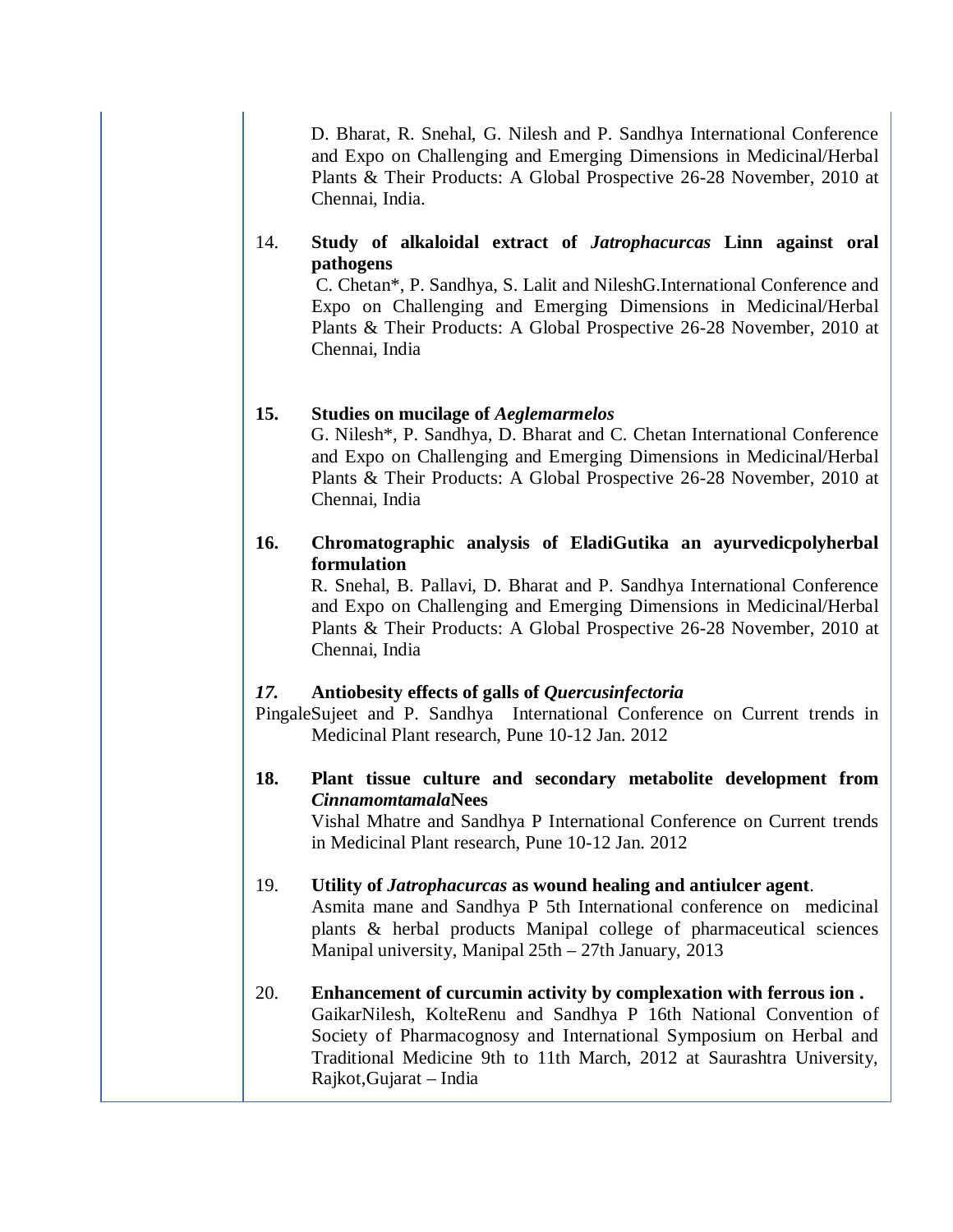|                                   | 21.<br>22.<br>23.<br>24. | Antiacne activity, standardization and Formulation Development of<br>phytochemicals<br>DhanalNeha and Sandhya P Paper presented in Avishkar 2013-14. Mumbai<br>University January 2014<br>Phytopharmaceutical and stability studies of Navayasachurna. Paper<br>presented at 2 <sup>nd</sup> International Congress of Society for Ethnopharmacology,<br>Nagpur, Feb 20-22, 2015.<br>Two Papers Presented at 20 <sup>th</sup> National Convention of Society of<br>Pharmacognosy- Newer Approaches for development and Promotion of<br>Natural Products" at Belagavi, Karnataka in 2017<br>1. "Evaluation and formulation development of ethosomal gel of<br>Plumbagozeylanica Linn<br>2. Simultaneous estimation of 6-gingerol and berberine in a polyherbal<br>formulation by HPTLC<br>Design, Development, charactrisation and Synergistic activity of liposomes<br>of clove and cinnamon oil in oral health care -paper Presented at XXII<br>international congress Phytopharm 2018 on 25-27 <sup>th</sup> June 2018 at Horden<br>Switzerland |
|-----------------------------------|--------------------------|---------------------------------------------------------------------------------------------------------------------------------------------------------------------------------------------------------------------------------------------------------------------------------------------------------------------------------------------------------------------------------------------------------------------------------------------------------------------------------------------------------------------------------------------------------------------------------------------------------------------------------------------------------------------------------------------------------------------------------------------------------------------------------------------------------------------------------------------------------------------------------------------------------------------------------------------------------------------------------------------------------------------------------------------------|
| <b>Papers</b><br><b>Published</b> | 1.                       | Sandhya P, Grampurohit N.D, "Bioactivity Guided Fractionation &<br>Phytochemical Investigation on fruits of Helictersisora Linn". Paper<br>published in the Proceedings of the World Ayurved Conference 2002,<br>Organised by Swadeshi Science Movement, Kochi, Kerla in a CD p-221-<br>225                                                                                                                                                                                                                                                                                                                                                                                                                                                                                                                                                                                                                                                                                                                                                       |
|                                   | 2.                       | Sandhya P, Grampurohit N.D, "Interaction of Embelin and Iron in<br>Ayurvedic Formulations" Indian Journal of Pharmaceutical sciences,<br>2004, 66, 739-744                                                                                                                                                                                                                                                                                                                                                                                                                                                                                                                                                                                                                                                                                                                                                                                                                                                                                        |
|                                   | 3.                       | Sandhya P, Grampurohit N.D ," Comparison of Supercritical Fluid<br>Extraction and Solvent Extraction on fruits of <i>Helicteresisora</i> Linn,<br><b>Indian Drugs</b> , $2006,43(3): 740-745$                                                                                                                                                                                                                                                                                                                                                                                                                                                                                                                                                                                                                                                                                                                                                                                                                                                     |
|                                   | 4.                       | Sandhya P, Grampurohit N.D. "Isolation of bioactive terpene from the<br>fruits of <i>Helicteresisora</i> Linn.", <b>Pharmacognosy magazine</b> , 2008, 4 (14):<br>107-111                                                                                                                                                                                                                                                                                                                                                                                                                                                                                                                                                                                                                                                                                                                                                                                                                                                                         |
|                                   | 5.                       | Kadam S, Sandhya P," Micropropagation and Organogenosis in<br>Adhadodavasika for estimation of vasicine", Pharmacognosy magazine,<br>$2009,5(20):359-363$                                                                                                                                                                                                                                                                                                                                                                                                                                                                                                                                                                                                                                                                                                                                                                                                                                                                                         |
|                                   | 6.                       | Nilesh ,Sandhya P, "Evaluation of malvasylvestris and pedalium murex<br>mucilage as suspending agent ", International Journal of Pharm Tech<br><b>Research</b> , 2010, 2: 385-389.                                                                                                                                                                                                                                                                                                                                                                                                                                                                                                                                                                                                                                                                                                                                                                                                                                                                |

 $\overline{\phantom{a}}$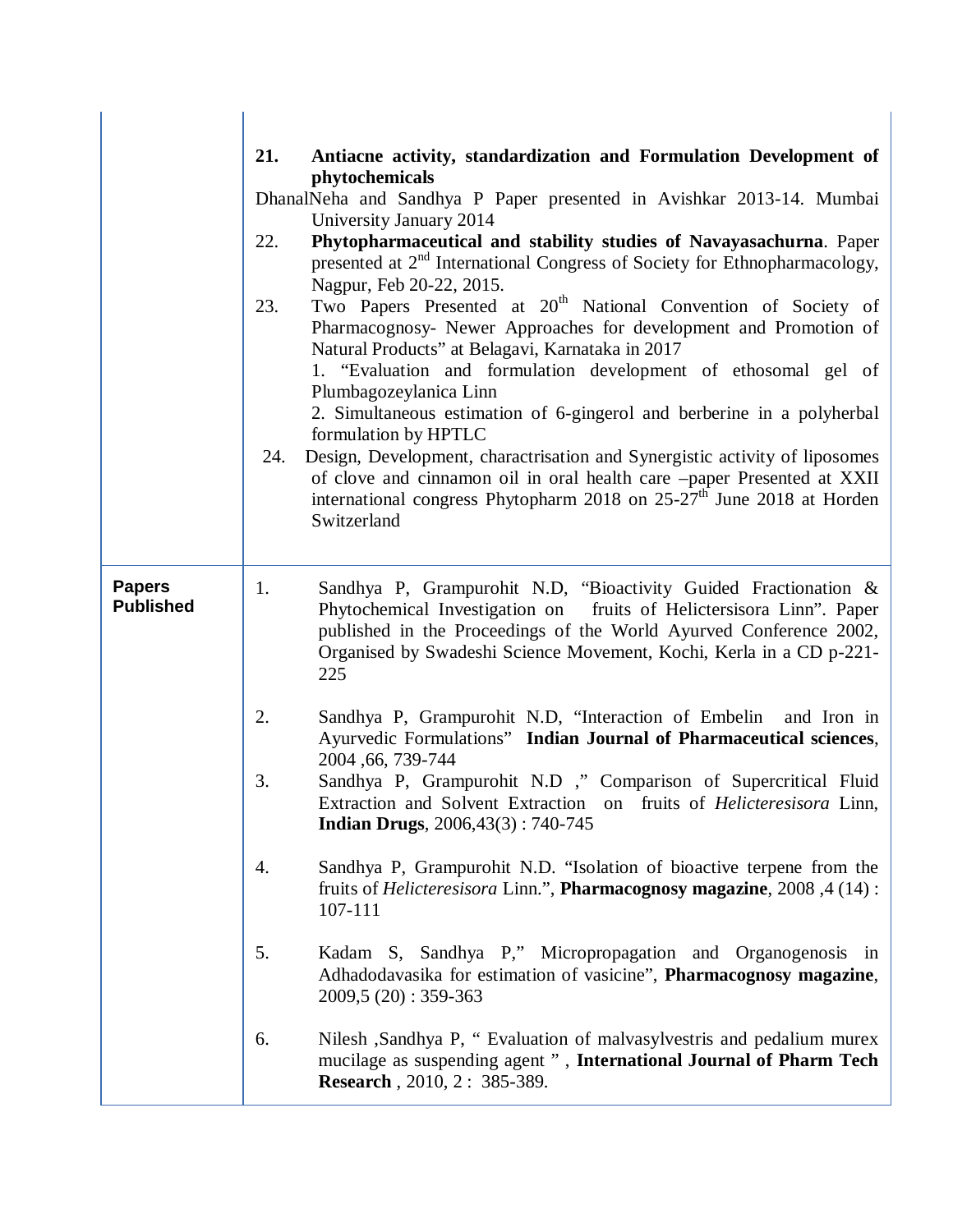- 7. Nandan M, Sandhya P., "Standardisation of an Ayurvedic Formulation `Sanjivanivati" **International Journal of Green Pharmacy,** 2010 ,4 (3) :153-155
- 8. Nilesh G., Sandhya P., "Evaluation of Curculigoorchioides Mucilage as Suspending Agent" **International Journal of Pharm TechResearch**, 2011, 3(2) : 831-835
- 9. R. Snehal, and P. Sandhya, "Chromatographic analysis of bioactive markers in 'Vidangarista' an Ayurvedicpolyherbal formulation" **Journal of Planar Chromatography - Modern TLC**. 2012 , 25 (1) :42–47
- 10. P.S. Adate, P. Sandhya , "Antisecretory Activity of Different Extracts of Jatrophacurcas (linn.) on Pylorus Ligated Rats" **Inventi Impact: Ethnopharmacology**. 2011 (1) : 17-20
- 11. Nilesh G and P. Sandhya , "Evaluation of Aeglemarmelos fruit mucilage for binding properties", **International Journal of Pharmaceutical sciences and Research**. 2012 (3): 620-622
- 12. S. Rode, P. Bhujbal, and P. Sandhya,"Quantification of piperine and 18-β Glycyrrhetinic acid in herbal formulation "EladiGutika" **ActaChromatographica**2013 (25:1) : 135-146
- 13. Chaudhary Chetan and SandhyaP, " Alkaloid from Jatrophacurcas Linn and its oral pathogenic activity" **International Journal of Natural Products Research** , 2013 2(1): 2814
- 14. Shruti B, Sandhya P," Quantitative estimation of piperine, 18- beta glycyrrhetinic acid and 6- gingerol from Suryacid tablet formulation by HPTLC method" **International Journal of Research in Pharmaceutical Sciences**, 2013, 4(3) 453-59
- 15. Sandhya Parameswaran1and ShalakaKoshti," Quantitative Estimation of Piperine and Diosgenin in Ayurvedic Formulation, **British Journal of Pharmaceutical Research** , 2014, 4(8): 910-919,
- 16. Bharat D, Sandhya P, "Study of a herbal sweetener in pharmaceutical dosage forms", World J. of Pharm. Sci., 2015 4(9) : 771-780
- 17. Renu K and Sandhya P, "Stabilisation of curcumin with ferrous ion and evaluation of its pharmacological properties", International J. of Pharmacognosy and Phytochemistry, 2015 7(5) 943-947.